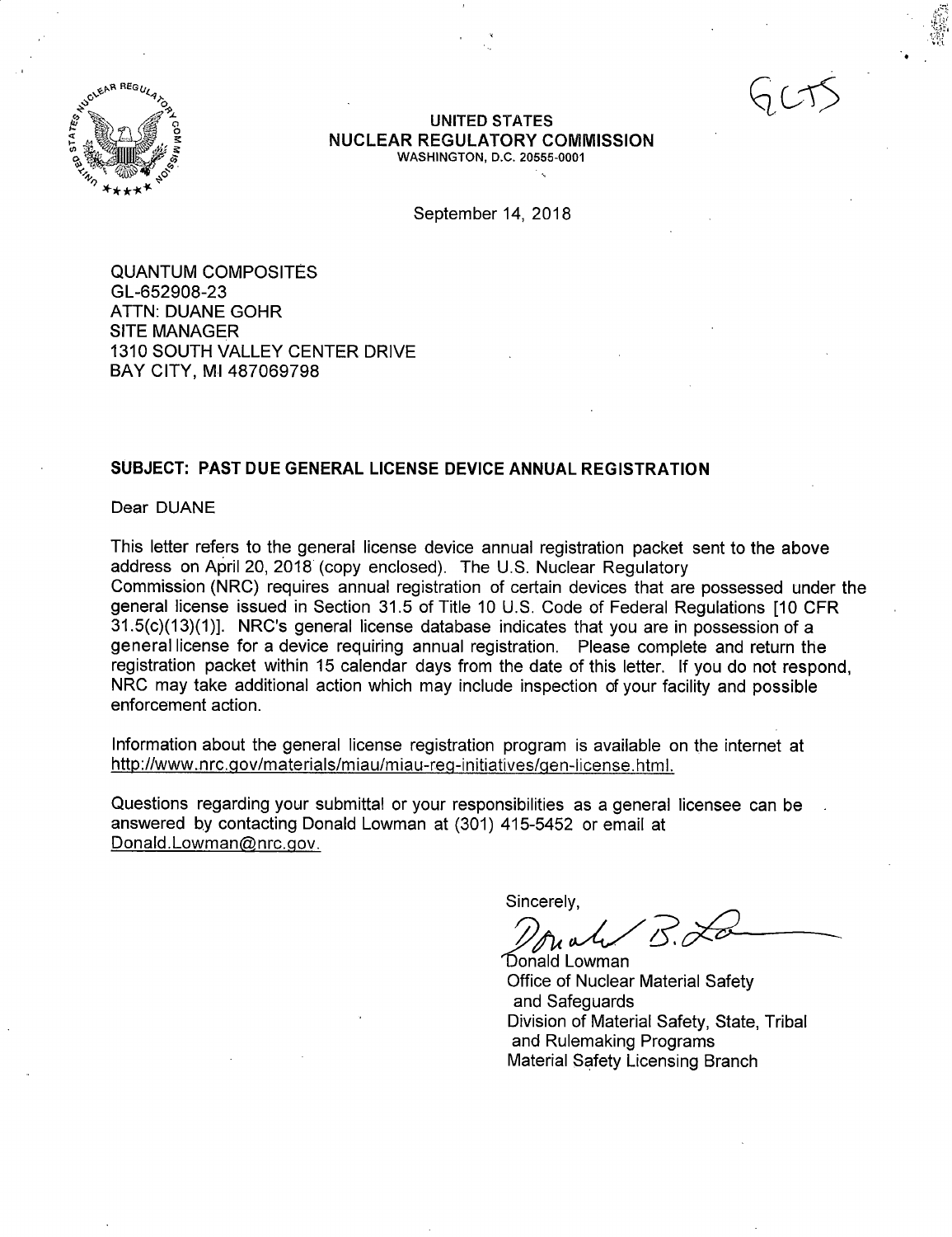#### **INSTRUCTIONS FOR COMPLETING NRC FORM 664 "GENERAL LICENSEE REGISTRATION''**

Review all six sections of this registration form. If any information is incorrect or missing, make . corrections in the applicable boxes. If you have more devices than space provided in the form, **copy the form before starting, as needed.** Use black ink and print in **CAPITAL LETTERS.**  Start information in the first box provided. If the information contains a number with a dash(-) or a decimal point (.), include the dash or decimal point as an individual character. Use the "ø" character to represent the number 0 (zero).

· Verify information about the devices by reviewing the label on the outside of the device. **For** safety reasons, DO NOT TRY TO TAKE APART any device to verify this information. If you are uncertain how to identify the device's label, contact the device's manufacturer or an authorized service agent for this information. Also, contact the manufacturer for ahy additional information about NRC requirements. You may also review 10 CFR 31.5 and other applicable regulations on the NRC web site at http://www.nrc.gov/reading-rm/doc-collections/cfr/, or review specific information about the general licensee project at http://www.nrc.gov/materials/miau/miau-reg-initiatives/gen-license.html

**Note to specific licensees:** If you believe the device(s) listed on the registration form are possessed under your specific license, then verify the device label does not state the device is subject to a general license. If the labels indicate the device is subject to a general license, then complete the registration form as instructed below. If not, complete the registration as instructed below, however, in Section 2, follow the instructions for "not in possession of device" . and complete one Section 4 page per device transferred to your specific license.

**Section 1 - General Licensee Information.** Provide the requested information about you, the . general licensee.

On Page 1, provide the street address/location where your device(s) are used. For portable devices, provide the storage location. P.O. Box addresses are not allowed.

bo not write in the box marked **For NRC Use Only.** 

:-

On Page 2, provide the name, telephone number, and title of the individual responsible for your device(s), and a mailing address where correspondence about your device(s) can 'be sent. The mailing address should be specific to the physical location where the devices are used and/or stored (P.O. boxes may be used if this is the only available mailing address). The individual indicated in this section as responsible for your device(s) must also verify and sign the form in Section 5.

**Section 2 - Devices Subject to Registration.** This section lists each device subject to registration and in your possession, according to NRC records. Devices subject to registration include those containing at least one of the radionuclides listed in Table 1, with the activity indicated, at the time of manufacture.

| Radionuclide                                              | Activity greater than or equal to: |
|-----------------------------------------------------------|------------------------------------|
| Strontium-90, Radium-226                                  | 3.7 megabecquerel (0.1 millicurie) |
| Cobalt-60, Curium-244, Americium-241, and Californium-252 | 137 megabecquerel (1 millicurie)   |
| Cesium-137                                                | 370 megabecquerel (10 millicurie)  |

. i

·' ' • '. !  $r$ ,  $\tilde{r}$  ,  $\tilde{r}$  ,  $\tilde{r}$ 

th Ander

#### **Table 1. Criteria for Registration**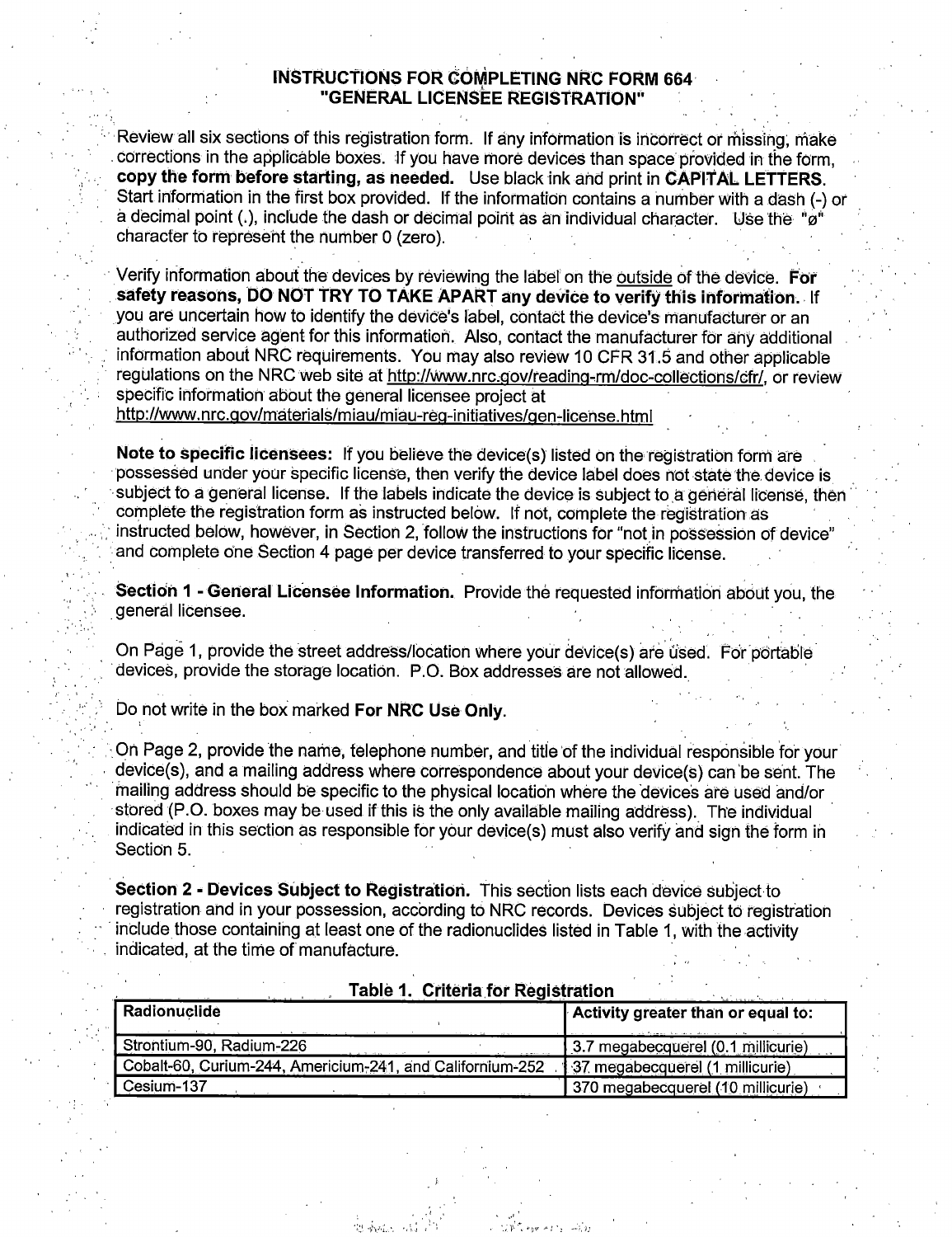Use the codes from Table 2 when correcting isotope information for devices in this section. If you do not possess a device on this list, blacken the "not in possession of device" circle, and provide the relevant information in Section 4. Note that each device is assigned a unique sixdigit number called the NRC Device Key.

| Radionuclide    | Code for form | Radionuclide | Code for form |
|-----------------|---------------|--------------|---------------|
| Americium-241   | AM241         | Curium-244   | CM244         |
| Californium-252 | CF252         | Strontium-90 | <b>SR90</b>   |
| Cesium-137      | <b>CS137</b>  | Radium-226   | <b>RA226</b>  |
| Cobalt-60       | CO60          |              |               |

|  | Table 2. Isotope Codes for Sections 2 and 3 |  |
|--|---------------------------------------------|--|
|  |                                             |  |

**Section 3 -Additional Devices.** If you have other generally licensed devices (not listed in Section 2) that meet the conditions for registration listed in Table 1, provide information about each additional device. **Before starting, copy this section as needed for your additional devices.** Also indicate how you acquired each device by blackening the proper circle.

When entering isotope and unit information for your device(s), use the codes listed in Table 2 of Section 2 for isotope information, and use the codes from Table 3 for unit information:

| Unit             | Code for form  | <b>Unit</b>   | $\overline{Code}$ for form                                       |
|------------------|----------------|---------------|------------------------------------------------------------------|
| picocurie        | PCI            | becauerel     | BQ                                                               |
| nanocurie        | <b>NCI</b>     | kilobecquerel | <b>KBQ</b>                                                       |
| microcurie       | <b>UCI</b>     | megabecquerel | <b>MBQ</b>                                                       |
| millicurie       | <b>MCI</b>     | gigabecquerel | <b>GBQ</b>                                                       |
| curie            | C <sub>1</sub> | terabecquerel | TBQ                                                              |
|                  |                |               |                                                                  |
| pound            | LB             | microgram     | UG                                                               |
|                  |                | milligram     | MG                                                               |
| kilogr <u>am</u> | KG             | gram          | G<br>and the state of the<br>the contract of the contract of the |

**Table 3. Unit Codes for Section 3** 

**Section 4** - **Not in Possession of Device.** Use this section to report any devices that are listed in Sections 2 or 6, but that you no longer possess. **Before starting, copy this section as needed for additional devices that are not in your possession.** Enter the NRC Device Key, as listed in Section 2 or 6. Blacken the circle (choose only one) that best describes the disposition of the device and complete the rest of the section as appropriate.

**Section 5** - **Certification and Signature.** The responsible individual must certify, sign, and date Section 5.

**Section 6** - **Devices Not Subject to Registration.** This list contains information about devices that NRC records indicate are in your possession, but **are not subject to registration.** If you no longer have one or more of the listed devices, you are required to make a transfer report to NRC in accordance with 10 CFR 31.5(c)(8) or (9), as applicable. You may use Section 4 for this purpose. This section does not list any static eliminators containing polonium-210 (Po-210), or luminous exit signs containing tritium (H-3). These devices are not subject to registration, and are not included in this section in an effort to reduce the length of this form.

#### RETURN THE COMPLETED FORM IN THE ENCLOSED ENVELOPE WITH PROPER **POSTAGE.** ...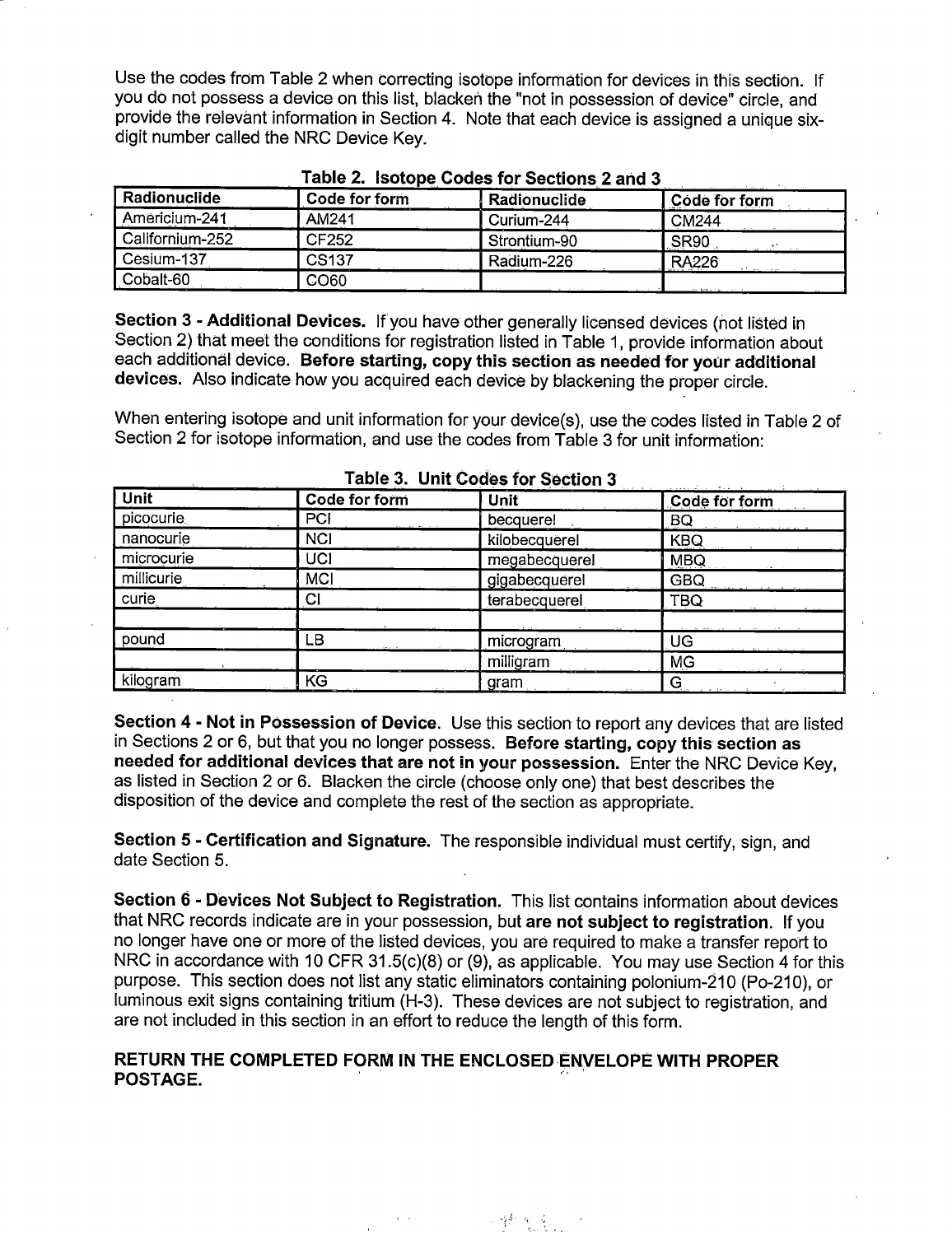



GL-652908-23 04/10/2018

**NRC FORM 664** 

(01 - 2018) 10 CFR 31.5

PAGE 1 of 2 **U.S. NUCLEAR REGULATORY COMMISSION** 

### **GENERAL LICENSEE REGISTRATION**

#### **APPROVED BY 0MB: NO. 3150-0198 0MB EXPIRATION DATE: 02/28/2019**

SECTION 1

Estimated burden per response to comply with this mandatory collection request: 20 minutes. NRC will use this information to track general licensees and their devices to ensure a nigher level of device accountability. Send comments regarding burden estimate to the Information Services Branch (T-2 F43), U. S. Nuclear Regulatory<br>Commission, Washington, DC 20555-0001, or by e-mail to Infocoll valid 0MB control number, the NRC may not conduct or sponsor, and a person is not required to respond to, the information collection.

**Complete all six sections of this registration form. If any of the preprinted information is incorrect, provide the changes in the applicable boxes. USE CAPITAL LETTERS.** 

**General License Registration Number GL-652908-23** 

SECTION 1 - GENERAL LICENSEE INFORMATION

#### Enter the company name and street address for the physical location of use for the device(s). For portable devices, specify the primary storage location. Do not use P. 0. Boxes.

Company Name: QUANTUM COMPOSITES

| Department: |                 |  |                                |                                         |  |  |  |           |  |                                        |    |  |  |
|-------------|-----------------|--|--------------------------------|-----------------------------------------|--|--|--|-----------|--|----------------------------------------|----|--|--|
|             |                 |  |                                |                                         |  |  |  |           |  |                                        |    |  |  |
|             | Address Line 1: |  | 1310 SOUTH VALLEY CENTER DRIVE |                                         |  |  |  |           |  |                                        |    |  |  |
|             |                 |  |                                |                                         |  |  |  |           |  |                                        |    |  |  |
|             | Address Line 2: |  |                                |                                         |  |  |  |           |  |                                        |    |  |  |
|             |                 |  |                                |                                         |  |  |  |           |  |                                        |    |  |  |
| City:       |                 |  | <b>BAY CITY</b>                |                                         |  |  |  |           |  |                                        |    |  |  |
|             |                 |  |                                |                                         |  |  |  |           |  |                                        |    |  |  |
| State: MI   |                 |  |                                | Zip Code: 48706 - 9798                  |  |  |  |           |  |                                        |    |  |  |
|             |                 |  |                                | For NRC Use Only<br>(Do not write here) |  |  |  | Category: |  | <b>Packet Receipt Date (MMDDYYYY):</b> | 43 |  |  |
|             |                 |  |                                |                                         |  |  |  |           |  |                                        |    |  |  |
|             |                 |  |                                |                                         |  |  |  |           |  | <b>Accession Number:</b>               |    |  |  |
|             |                 |  |                                |                                         |  |  |  |           |  |                                        |    |  |  |
|             |                 |  |                                |                                         |  |  |  |           |  | <u>na matang</u>                       |    |  |  |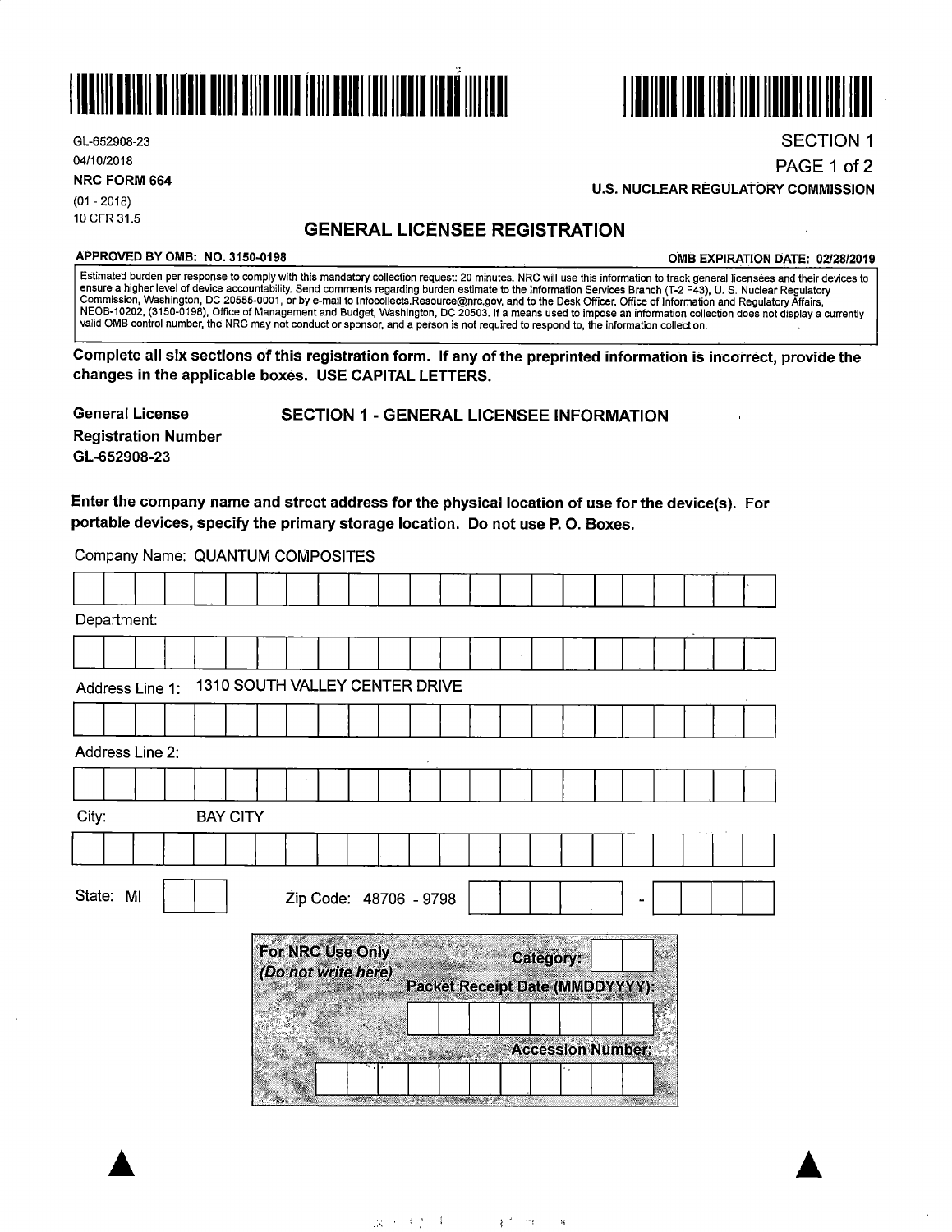



GL-652908-23 04/10/2018

**SECTION 1** PAGE 2 of 2

 $\bar{z}$ 

### **SECTION 1 - GENERAL LICENSEE INFORMATION (Continued)**

 $\cdot$ 

Enter the name, telephone number and title of the person who is the responsible individual for the device(s).

|                  | Last Name: GOHR                                                                               |           |                                |  |                        |            |  |             |              |                   |                   |  |  |  |                                                                                                             |  |
|------------------|-----------------------------------------------------------------------------------------------|-----------|--------------------------------|--|------------------------|------------|--|-------------|--------------|-------------------|-------------------|--|--|--|-------------------------------------------------------------------------------------------------------------|--|
|                  |                                                                                               |           |                                |  |                        |            |  |             |              |                   |                   |  |  |  |                                                                                                             |  |
|                  | First Name: DUANE                                                                             |           |                                |  |                        |            |  |             |              |                   | Middle Initial: D |  |  |  |                                                                                                             |  |
|                  |                                                                                               |           |                                |  |                        |            |  |             |              |                   |                   |  |  |  |                                                                                                             |  |
|                  | Business Telephone Number: (989) 322-1118                                                     |           |                                |  |                        |            |  |             |              | <b>Extension:</b> | 126               |  |  |  |                                                                                                             |  |
|                  |                                                                                               |           |                                |  |                        |            |  |             |              |                   |                   |  |  |  |                                                                                                             |  |
| Title:           |                                                                                               |           | <b>SITE MANAGER</b>            |  |                        |            |  |             |              |                   |                   |  |  |  |                                                                                                             |  |
|                  |                                                                                               |           |                                |  |                        |            |  |             |              |                   |                   |  |  |  |                                                                                                             |  |
|                  |                                                                                               |           |                                |  |                        |            |  | $\sim 10$ . |              |                   |                   |  |  |  |                                                                                                             |  |
|                  |                                                                                               |           |                                |  |                        |            |  |             |              |                   |                   |  |  |  | Enter the mailing address where correspondence regarding your device(s) should be sent. This address should |  |
|                  | be specific to the physical location where the devices are used and/or stored.<br>Department: |           |                                |  |                        |            |  |             |              |                   |                   |  |  |  |                                                                                                             |  |
|                  |                                                                                               |           |                                |  |                        |            |  |             |              |                   |                   |  |  |  |                                                                                                             |  |
|                  |                                                                                               |           |                                |  |                        |            |  |             |              |                   |                   |  |  |  |                                                                                                             |  |
|                  | Address Line 1:                                                                               |           | 1310 SOUTH VALLEY CENTER DRIVE |  |                        |            |  |             |              |                   |                   |  |  |  |                                                                                                             |  |
|                  |                                                                                               |           |                                |  |                        |            |  |             |              |                   |                   |  |  |  |                                                                                                             |  |
|                  | Address Line 2:                                                                               |           |                                |  |                        |            |  |             |              |                   |                   |  |  |  |                                                                                                             |  |
|                  |                                                                                               | $\bullet$ |                                |  |                        |            |  |             |              |                   |                   |  |  |  |                                                                                                             |  |
| City:            |                                                                                               |           | <b>BAY CITY</b>                |  |                        |            |  |             |              |                   |                   |  |  |  |                                                                                                             |  |
|                  |                                                                                               |           |                                |  |                        |            |  |             |              |                   |                   |  |  |  |                                                                                                             |  |
|                  |                                                                                               |           |                                |  | Zip Code: 48706 - 9798 |            |  |             |              |                   |                   |  |  |  |                                                                                                             |  |
| State:<br>$\sim$ | MI                                                                                            |           |                                |  |                        |            |  |             |              |                   |                   |  |  |  |                                                                                                             |  |
|                  |                                                                                               |           |                                |  |                        |            |  |             |              |                   |                   |  |  |  |                                                                                                             |  |
|                  |                                                                                               |           |                                |  |                        |            |  |             | $\mathbf{q}$ |                   |                   |  |  |  |                                                                                                             |  |
|                  |                                                                                               |           |                                |  |                        |            |  |             |              |                   |                   |  |  |  |                                                                                                             |  |
|                  |                                                                                               |           |                                |  |                        | $\sim 1.5$ |  |             |              |                   |                   |  |  |  |                                                                                                             |  |
|                  |                                                                                               |           |                                |  |                        |            |  |             |              |                   |                   |  |  |  |                                                                                                             |  |
|                  |                                                                                               |           |                                |  |                        |            |  |             |              |                   |                   |  |  |  |                                                                                                             |  |
|                  |                                                                                               |           |                                |  |                        |            |  |             |              |                   |                   |  |  |  |                                                                                                             |  |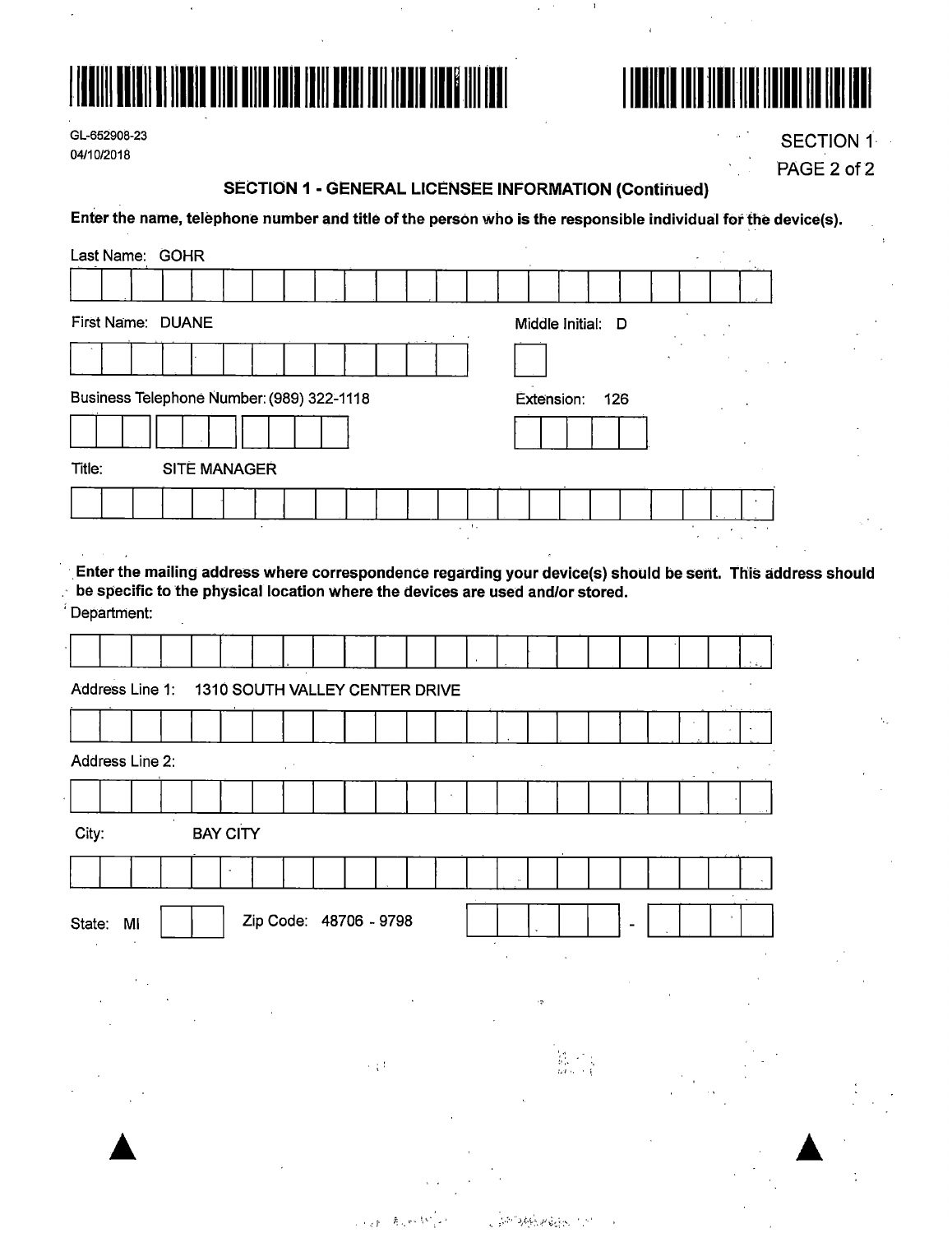| NAN AN NASA YANG BILANG KALIFARA DA SA SA TA TA TA MATSA NASA YANG KANA MASA A SA SA SA SA SA SA SA SA SA SA S<br>GL-652908-23<br>04/10/2018<br>Our records indicate that you have these devices. Please update the information as necessary. | <b>SECTION 2 - DEVICES SUBJECT TO REGISTRATION</b> | <b>SECTION 2</b><br>PAGE 1 of 3                           |
|-----------------------------------------------------------------------------------------------------------------------------------------------------------------------------------------------------------------------------------------------|----------------------------------------------------|-----------------------------------------------------------|
| <b>NRC Device Key</b><br>682759                                                                                                                                                                                                               | (Internal Control Number)                          |                                                           |
| Distributor/Distributed By:<br>NDC INFRARED ENGINEERING, INC.                                                                                                                                                                                 |                                                    |                                                           |
|                                                                                                                                                                                                                                               |                                                    |                                                           |
| Distributor License Number:<br>1933-70 GL                                                                                                                                                                                                     |                                                    |                                                           |
|                                                                                                                                                                                                                                               |                                                    |                                                           |
| Manufacturer Name: NDC INFRARED ENGINEERING, INC.                                                                                                                                                                                             |                                                    |                                                           |
|                                                                                                                                                                                                                                               |                                                    |                                                           |
| Device Model (Not Source Model): 102X                                                                                                                                                                                                         |                                                    |                                                           |
|                                                                                                                                                                                                                                               |                                                    |                                                           |
| Device Serial Number: 4641                                                                                                                                                                                                                    |                                                    |                                                           |
|                                                                                                                                                                                                                                               |                                                    |                                                           |
| Transfer Date:<br>02/15/1998                                                                                                                                                                                                                  |                                                    |                                                           |
|                                                                                                                                                                                                                                               |                                                    | Not in possession of device (Also<br>complete Section 4.) |
| .MM                                                                                                                                                                                                                                           |                                                    |                                                           |
| <b>DD</b><br><b>YYYY</b>                                                                                                                                                                                                                      |                                                    |                                                           |
| Isotope (e.g. AM241)<br>Activity (e.g. 100)                                                                                                                                                                                                   |                                                    | Unit (e.g. mCi)                                           |
| AM241<br>80.000000000<br>1                                                                                                                                                                                                                    |                                                    | GBa                                                       |
| $\overline{2}$                                                                                                                                                                                                                                |                                                    |                                                           |
|                                                                                                                                                                                                                                               |                                                    |                                                           |
| 3                                                                                                                                                                                                                                             |                                                    |                                                           |
|                                                                                                                                                                                                                                               |                                                    |                                                           |
| 4                                                                                                                                                                                                                                             |                                                    |                                                           |
|                                                                                                                                                                                                                                               |                                                    |                                                           |
| 5                                                                                                                                                                                                                                             |                                                    |                                                           |
|                                                                                                                                                                                                                                               |                                                    |                                                           |
|                                                                                                                                                                                                                                               |                                                    |                                                           |
| 6                                                                                                                                                                                                                                             |                                                    |                                                           |
|                                                                                                                                                                                                                                               |                                                    |                                                           |

 $\label{eq:2.1} \frac{1}{\sqrt{2}}\sum_{i=1}^n\frac{1}{\sqrt{2}}\sum_{i=1}^n\frac{1}{\sqrt{2}}\sum_{i=1}^n\frac{1}{\sqrt{2}}\sum_{i=1}^n\frac{1}{\sqrt{2}}\sum_{i=1}^n\frac{1}{\sqrt{2}}\sum_{i=1}^n\frac{1}{\sqrt{2}}\sum_{i=1}^n\frac{1}{\sqrt{2}}\sum_{i=1}^n\frac{1}{\sqrt{2}}\sum_{i=1}^n\frac{1}{\sqrt{2}}\sum_{i=1}^n\frac{1}{\sqrt{2}}\sum_{i=1}^n\frac$ 

 $\frac{1}{2}$ 

 $\frac{1}{\sqrt{2}}\sum_{i=1}^{n} \frac{1}{\sqrt{2}}\left(\frac{1}{\sqrt{2}}\right)^2\left(\frac{1}{\sqrt{2}}\right)^2$ 

 $\label{eq:3.1} \frac{1}{(3,4,1,8,7,8)} \int_{0}^{1} \frac{1}{(1-x^2)^2} \int_{0}^{1} \frac{1}{(1-x^2)^2} \int_{0}^{1} \frac{1}{(1-x^2)^2} \int_{0}^{1} \frac{1}{(1-x^2)^2} \int_{0}^{1} \frac{1}{(1-x^2)^2} \int_{0}^{1} \frac{1}{(1-x^2)^2} \int_{0}^{1} \frac{1}{(1-x^2)^2} \int_{0}^{1} \frac{1}{(1-x^2)^2} \int_{0}^{1} \frac{1}{(1-x^2)^2} \int_{0$ 

 $\mathcal{L}^{\pm}$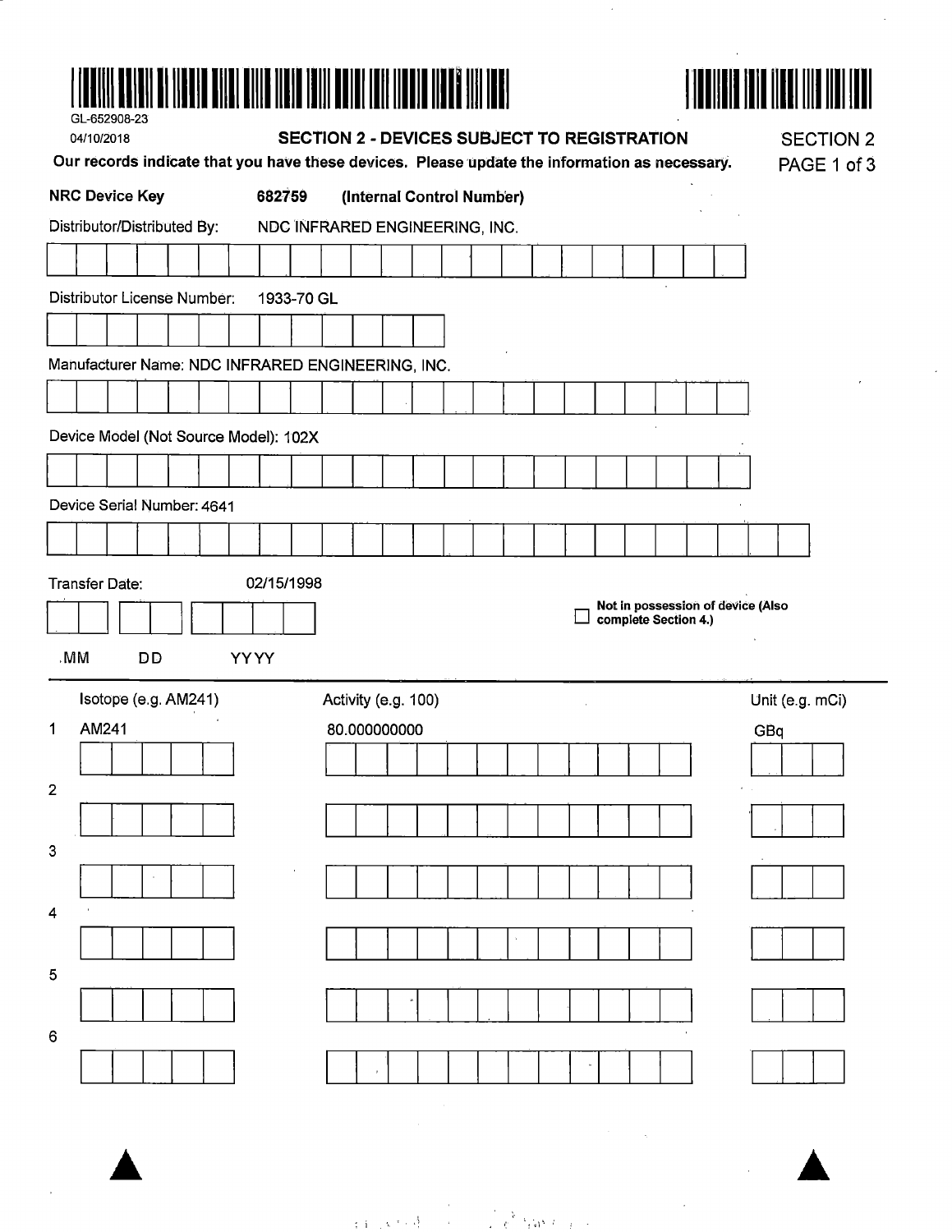| GL-652908-23                                                                                  |                                |                                                    |  |                           |  |  |                      |                             |                                   |                  |  |
|-----------------------------------------------------------------------------------------------|--------------------------------|----------------------------------------------------|--|---------------------------|--|--|----------------------|-----------------------------|-----------------------------------|------------------|--|
| 04/10/2018                                                                                    |                                | <b>SECTION 2 - DEVICES SUBJECT TO REGISTRATION</b> |  |                           |  |  |                      |                             |                                   | <b>SECTION 2</b> |  |
| Our records indicate that you have these devices. Please update the information as necessary. |                                |                                                    |  |                           |  |  |                      |                             |                                   | PAGE 2 of 3      |  |
| <b>NRC Device Key</b>                                                                         | 682760                         |                                                    |  | (Internal Control Number) |  |  |                      |                             |                                   |                  |  |
| Distributor/Distributed By:                                                                   | NDC INFRARED ENGINEERING, INC. |                                                    |  |                           |  |  |                      |                             |                                   |                  |  |
|                                                                                               |                                |                                                    |  |                           |  |  |                      |                             |                                   |                  |  |
| Distributor License Number:                                                                   | 1933-70 GL                     |                                                    |  |                           |  |  |                      |                             |                                   |                  |  |
|                                                                                               |                                |                                                    |  |                           |  |  |                      |                             |                                   |                  |  |
| Manufacturer Name: NDC INFRARED ENGINEERING, INC.                                             |                                |                                                    |  |                           |  |  |                      |                             |                                   |                  |  |
|                                                                                               |                                |                                                    |  |                           |  |  |                      |                             |                                   |                  |  |
| Device Model (Not Source Model): 102X                                                         |                                |                                                    |  |                           |  |  |                      |                             |                                   |                  |  |
|                                                                                               |                                |                                                    |  |                           |  |  |                      |                             |                                   |                  |  |
| Device Serial Number: 4642                                                                    |                                |                                                    |  |                           |  |  |                      |                             |                                   |                  |  |
|                                                                                               |                                |                                                    |  |                           |  |  |                      |                             |                                   |                  |  |
|                                                                                               |                                |                                                    |  |                           |  |  |                      |                             |                                   |                  |  |
| <b>Transfer Date:</b>                                                                         | 02/15/1998                     |                                                    |  |                           |  |  |                      |                             |                                   |                  |  |
|                                                                                               |                                |                                                    |  |                           |  |  | complete Section 4.) |                             | Not in possession of device (Also |                  |  |
| МM<br>DD.                                                                                     | <b>YYYY</b>                    |                                                    |  |                           |  |  |                      |                             |                                   |                  |  |
| Isotope (e.g. AM241)                                                                          |                                | Activity (e.g. 100)                                |  |                           |  |  |                      | $\mathcal{C}_{\mathcal{A}}$ | Unit (e.g. mCi)                   |                  |  |
| AM241<br>1                                                                                    |                                | 80.000000000                                       |  |                           |  |  |                      |                             | GBq                               |                  |  |
|                                                                                               |                                |                                                    |  |                           |  |  |                      |                             |                                   |                  |  |
| $\mathbf{2}$                                                                                  |                                |                                                    |  |                           |  |  |                      |                             |                                   |                  |  |
|                                                                                               |                                |                                                    |  |                           |  |  |                      |                             |                                   |                  |  |
| 3                                                                                             |                                |                                                    |  |                           |  |  |                      |                             |                                   |                  |  |
|                                                                                               |                                |                                                    |  |                           |  |  |                      |                             |                                   |                  |  |
| 4                                                                                             |                                |                                                    |  |                           |  |  |                      |                             |                                   |                  |  |
|                                                                                               |                                |                                                    |  |                           |  |  |                      |                             |                                   |                  |  |
| 5                                                                                             |                                |                                                    |  |                           |  |  |                      |                             |                                   |                  |  |
|                                                                                               |                                |                                                    |  |                           |  |  |                      |                             |                                   |                  |  |
| 6                                                                                             |                                |                                                    |  |                           |  |  |                      |                             |                                   |                  |  |
|                                                                                               |                                |                                                    |  |                           |  |  |                      |                             |                                   |                  |  |
|                                                                                               |                                |                                                    |  |                           |  |  |                      |                             |                                   |                  |  |
|                                                                                               |                                |                                                    |  |                           |  |  |                      |                             |                                   |                  |  |
|                                                                                               |                                |                                                    |  |                           |  |  |                      |                             |                                   |                  |  |

 $\label{eq:2.1} \frac{1}{\sqrt{2}}\int_{0}^{\infty}\frac{dx}{\sqrt{2\pi}}\,dx\leq \frac{1}{2}\int_{0}^{\infty}\frac{dx}{\sqrt{2\pi}}\,dx$ 

 $\hat{\mathcal{A}}$ 



 $\label{eq:2.1} \begin{split} \mathcal{L}_{\text{max}}(\mathcal{L}_{\text{max}}) = \mathcal{L}_{\text{max}}(\mathcal{L}_{\text{max}}) \,,\\ \mathcal{L}_{\text{max}}(\mathcal{L}_{\text{max}}) = \mathcal{L}_{\text{max}}(\mathcal{L}_{\text{max}}) \,, \end{split}$ 

 $\mathcal{L}^{\text{max}}_{\text{max}}$  and  $\mathcal{L}^{\text{max}}_{\text{max}}$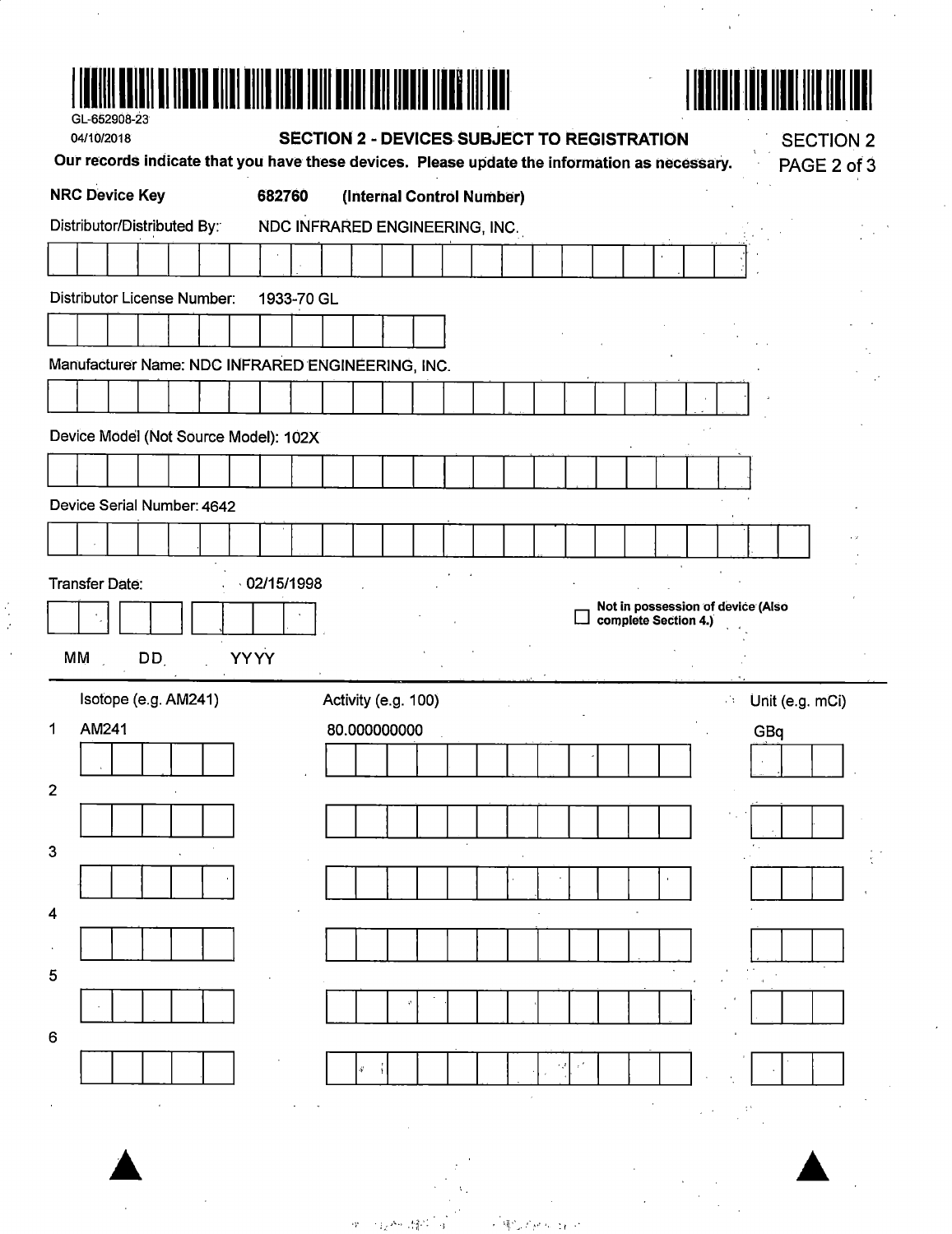| GL-652908-23                                                                                                | <u>HALL I HALL I HALL I HALL I HALL I HALL I HALL I HALL I HALL I HALL I HALL I HALL I HALL I HALL I HALL I HALL </u> |                                                    |                                     |  |  |  |                                                           |  |     |                                 |  |
|-------------------------------------------------------------------------------------------------------------|-----------------------------------------------------------------------------------------------------------------------|----------------------------------------------------|-------------------------------------|--|--|--|-----------------------------------------------------------|--|-----|---------------------------------|--|
| 04/10/2018<br>Our records indicate that you have these devices. Please update the information as necessary. |                                                                                                                       | <b>SECTION 2 - DEVICES SUBJECT TO REGISTRATION</b> |                                     |  |  |  |                                                           |  |     | <b>SECTION 2</b><br>PAGE 3 of 3 |  |
| <b>NRC Device Key</b>                                                                                       | 682761                                                                                                                |                                                    | (Internal Control Number)           |  |  |  |                                                           |  |     |                                 |  |
| Distributor/Distributed By:                                                                                 |                                                                                                                       | NDC INFRARED ENGINEERING, INC.                     |                                     |  |  |  |                                                           |  |     |                                 |  |
|                                                                                                             |                                                                                                                       |                                                    |                                     |  |  |  |                                                           |  |     |                                 |  |
| <b>Distributor License Number:</b>                                                                          | 1933-70 GL                                                                                                            |                                                    |                                     |  |  |  |                                                           |  |     |                                 |  |
|                                                                                                             |                                                                                                                       |                                                    |                                     |  |  |  |                                                           |  |     |                                 |  |
| Manufacturer Name: NDC INFRARED ENGINEERING, INC.                                                           |                                                                                                                       |                                                    |                                     |  |  |  |                                                           |  |     |                                 |  |
|                                                                                                             |                                                                                                                       |                                                    |                                     |  |  |  |                                                           |  |     |                                 |  |
| Device Model (Not Source Model): 102X                                                                       |                                                                                                                       |                                                    |                                     |  |  |  |                                                           |  |     |                                 |  |
|                                                                                                             |                                                                                                                       |                                                    |                                     |  |  |  |                                                           |  |     |                                 |  |
| Device Serial Number: 4643                                                                                  |                                                                                                                       |                                                    |                                     |  |  |  |                                                           |  |     |                                 |  |
|                                                                                                             |                                                                                                                       |                                                    |                                     |  |  |  |                                                           |  |     |                                 |  |
| <b>Transfer Date:</b>                                                                                       | 02/15/1998                                                                                                            |                                                    |                                     |  |  |  |                                                           |  |     |                                 |  |
|                                                                                                             |                                                                                                                       |                                                    |                                     |  |  |  |                                                           |  |     |                                 |  |
|                                                                                                             |                                                                                                                       |                                                    |                                     |  |  |  | Not in possession of device (Also<br>complete Section 4.) |  |     |                                 |  |
| MM<br><b>DD</b>                                                                                             | <b>YYYY</b>                                                                                                           |                                                    |                                     |  |  |  |                                                           |  |     |                                 |  |
| Isotope (e.g. AM241)                                                                                        |                                                                                                                       |                                                    |                                     |  |  |  |                                                           |  |     |                                 |  |
| AM241                                                                                                       |                                                                                                                       |                                                    | Activity (e.g. 100)<br>80.000000000 |  |  |  |                                                           |  | GBq | Unit (e.g. mCi)                 |  |
|                                                                                                             |                                                                                                                       |                                                    |                                     |  |  |  |                                                           |  |     |                                 |  |
|                                                                                                             |                                                                                                                       |                                                    |                                     |  |  |  |                                                           |  |     |                                 |  |
|                                                                                                             |                                                                                                                       |                                                    |                                     |  |  |  |                                                           |  |     |                                 |  |
|                                                                                                             |                                                                                                                       |                                                    |                                     |  |  |  |                                                           |  |     |                                 |  |
|                                                                                                             |                                                                                                                       |                                                    |                                     |  |  |  |                                                           |  |     |                                 |  |
|                                                                                                             |                                                                                                                       |                                                    |                                     |  |  |  |                                                           |  |     |                                 |  |
| 1<br>2 <sub>1</sub><br>$\mathbf 3$<br>4<br>5 <sub>5</sub>                                                   |                                                                                                                       |                                                    |                                     |  |  |  |                                                           |  |     |                                 |  |
|                                                                                                             |                                                                                                                       |                                                    |                                     |  |  |  |                                                           |  |     |                                 |  |
|                                                                                                             |                                                                                                                       |                                                    |                                     |  |  |  |                                                           |  |     |                                 |  |
|                                                                                                             |                                                                                                                       |                                                    | $\mathbf{y}$ :                      |  |  |  |                                                           |  |     |                                 |  |
|                                                                                                             |                                                                                                                       |                                                    |                                     |  |  |  |                                                           |  |     |                                 |  |
| 6                                                                                                           |                                                                                                                       |                                                    |                                     |  |  |  |                                                           |  |     |                                 |  |
|                                                                                                             |                                                                                                                       |                                                    |                                     |  |  |  |                                                           |  |     |                                 |  |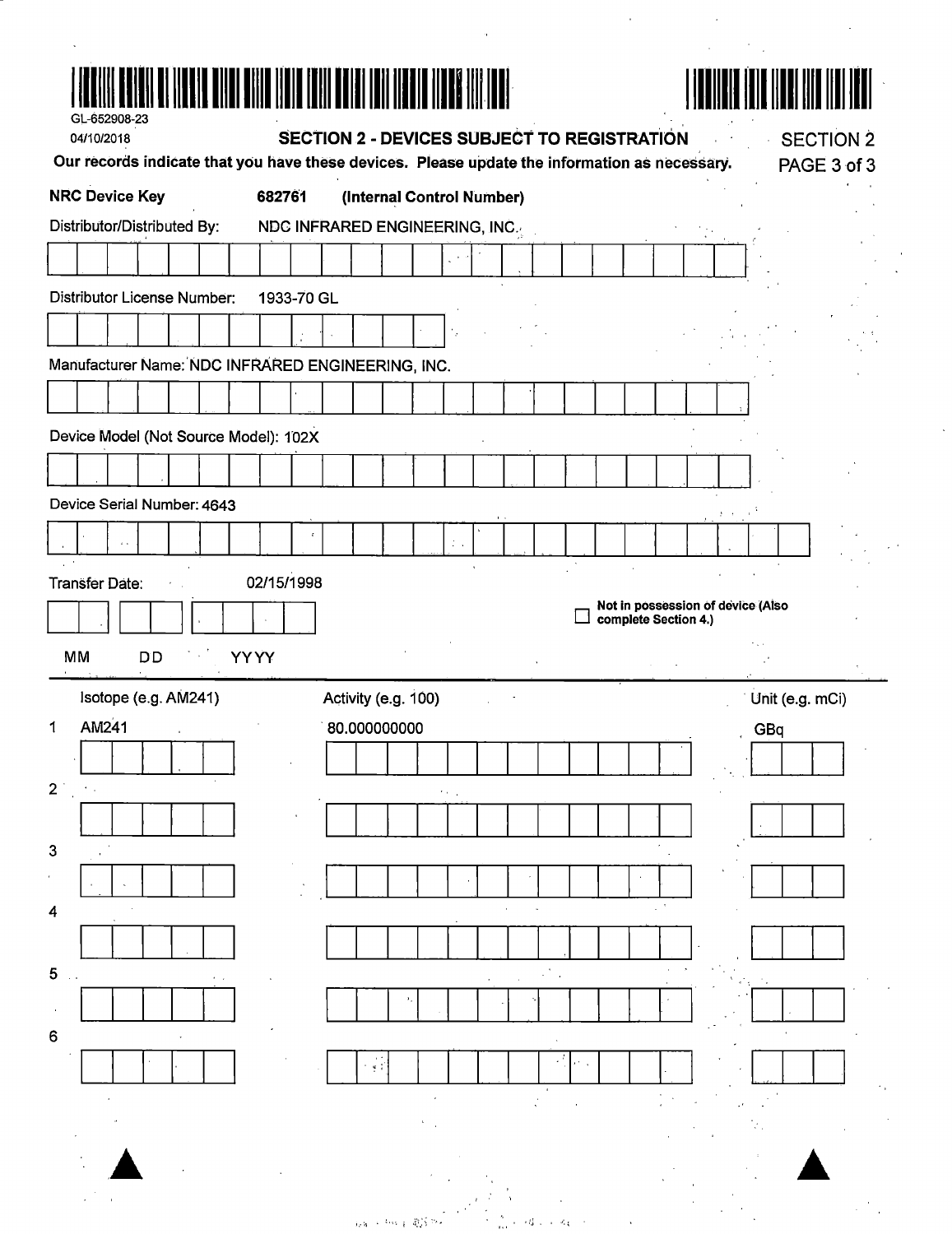



 $\mathcal{L}$ 

 $\frac{1}{2}$ 

 $\mathcal{C}_{\mathcal{A}}$  ,  $\mathcal{C}_{\mathcal{A}}$ 

GL-652908-23 **02/10/2018** 

|     | 04/10/2018                                                                                                                      |                      |                                                        |  |  |                                                |  |  |             |                   |           |    |  | <b>SECTION 3</b> |                 |
|-----|---------------------------------------------------------------------------------------------------------------------------------|----------------------|--------------------------------------------------------|--|--|------------------------------------------------|--|--|-------------|-------------------|-----------|----|--|------------------|-----------------|
|     | Provide information about other devices you have that are subject to registration. Do not report specifically licensed devices. |                      | SECTION 3 - ADDITIONAL DEVICES SUBJECT TO REGISTRATION |  |  |                                                |  |  |             |                   |           |    |  | PAGE 1 of 1      |                 |
|     | Manufacturer Name                                                                                                               |                      |                                                        |  |  |                                                |  |  |             |                   |           |    |  |                  |                 |
|     |                                                                                                                                 |                      |                                                        |  |  |                                                |  |  |             |                   |           |    |  |                  |                 |
|     | <b>Initial Transferor Name</b>                                                                                                  |                      |                                                        |  |  |                                                |  |  |             |                   |           |    |  |                  |                 |
|     |                                                                                                                                 |                      |                                                        |  |  |                                                |  |  |             |                   |           |    |  |                  |                 |
|     | Initial Transferor License Number (if known)                                                                                    |                      |                                                        |  |  |                                                |  |  |             |                   |           |    |  |                  |                 |
|     |                                                                                                                                 |                      |                                                        |  |  |                                                |  |  |             |                   |           |    |  |                  |                 |
|     | Device Model Number (Not Source Model)                                                                                          |                      |                                                        |  |  |                                                |  |  |             |                   |           |    |  |                  |                 |
|     |                                                                                                                                 |                      |                                                        |  |  |                                                |  |  |             |                   |           |    |  |                  |                 |
|     | <b>Device Serial Number</b>                                                                                                     |                      |                                                        |  |  |                                                |  |  |             |                   |           |    |  |                  |                 |
|     |                                                                                                                                 |                      |                                                        |  |  |                                                |  |  |             |                   |           |    |  |                  |                 |
|     |                                                                                                                                 |                      |                                                        |  |  | O Manufacturer/Initial Transferor listed above |  |  |             |                   |           |    |  |                  |                 |
|     | How acquired and date (e.g.,<br>from a distributor/manufacturer,                                                                |                      |                                                        |  |  | O Other General Licensee                       |  |  |             | Date Transferred: |           |    |  |                  |                 |
|     | other licensee, other source)?                                                                                                  |                      |                                                        |  |  | O Other Source                                 |  |  |             |                   | <b>MM</b> | ĎD |  | <b>YYYY</b>      |                 |
|     |                                                                                                                                 | Isotope (e.g. AM241) |                                                        |  |  | Activity (e.g. 100)                            |  |  |             |                   |           |    |  |                  | Unit (e.g. mCi) |
|     |                                                                                                                                 |                      |                                                        |  |  |                                                |  |  |             |                   |           |    |  |                  |                 |
| 1.  |                                                                                                                                 |                      |                                                        |  |  |                                                |  |  |             |                   |           |    |  |                  |                 |
| 2.  |                                                                                                                                 |                      |                                                        |  |  |                                                |  |  |             |                   |           |    |  |                  |                 |
|     |                                                                                                                                 |                      |                                                        |  |  |                                                |  |  |             |                   |           |    |  |                  |                 |
| 3.  |                                                                                                                                 |                      |                                                        |  |  |                                                |  |  |             |                   |           |    |  |                  |                 |
| 4.  |                                                                                                                                 |                      |                                                        |  |  |                                                |  |  |             |                   |           |    |  |                  |                 |
| э.  |                                                                                                                                 |                      |                                                        |  |  |                                                |  |  |             |                   |           |    |  |                  |                 |
|     |                                                                                                                                 |                      |                                                        |  |  |                                                |  |  |             |                   |           |    |  |                  |                 |
| 6.  |                                                                                                                                 |                      |                                                        |  |  |                                                |  |  |             |                   |           |    |  |                  |                 |
| 7.  |                                                                                                                                 |                      |                                                        |  |  |                                                |  |  |             |                   |           |    |  |                  |                 |
| 8.  |                                                                                                                                 |                      |                                                        |  |  |                                                |  |  |             |                   |           |    |  |                  |                 |
| 9.  |                                                                                                                                 |                      |                                                        |  |  |                                                |  |  |             |                   |           |    |  |                  |                 |
|     |                                                                                                                                 |                      |                                                        |  |  |                                                |  |  |             |                   |           |    |  |                  |                 |
| 10. |                                                                                                                                 |                      |                                                        |  |  |                                                |  |  |             |                   |           |    |  |                  |                 |
|     |                                                                                                                                 |                      |                                                        |  |  |                                                |  |  | $\sim 10^7$ |                   |           |    |  |                  |                 |
|     |                                                                                                                                 |                      |                                                        |  |  |                                                |  |  |             |                   |           |    |  |                  |                 |

 $\lambda_{\rm eff}$  ,  $\sigma$  ,  $\frac{1}{2}$ 

 $x^2$  ) should be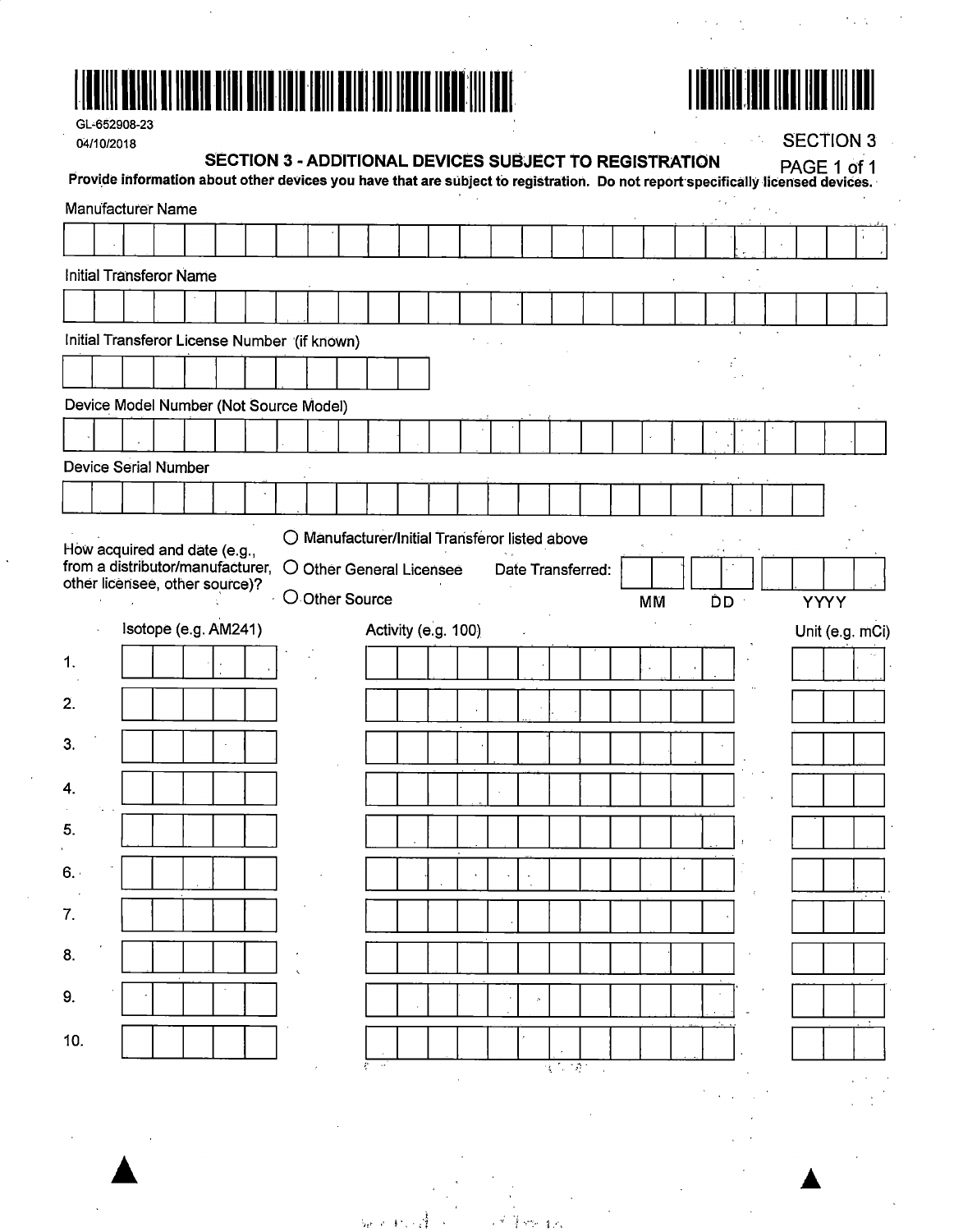# 



 $V_{\rm eff} = 1.5$ 

| GL-652908-23<br>04/10/2018 |             |                                                                             |  |                                                               |                      |     |  |   | SECTION 4 - NOT IN POSSESSION OF DEVICE |                           |       |           |            |                                                                                               |                 |     | <b>SECTION 4</b> |                                                                 |
|----------------------------|-------------|-----------------------------------------------------------------------------|--|---------------------------------------------------------------|----------------------|-----|--|---|-----------------------------------------|---------------------------|-------|-----------|------------|-----------------------------------------------------------------------------------------------|-----------------|-----|------------------|-----------------------------------------------------------------|
|                            |             |                                                                             |  |                                                               |                      |     |  |   |                                         |                           |       |           |            | Provide information about devices listed in Section 2 or 6, but no longer in your possession. |                 |     | PAGE 1 of 1      |                                                                 |
| Part 1                     |             |                                                                             |  |                                                               |                      |     |  |   | <b>Transfer Date:</b>                   |                           |       |           |            |                                                                                               |                 |     |                  |                                                                 |
|                            |             | NRC Device Key:                                                             |  |                                                               |                      |     |  |   |                                         |                           |       |           |            |                                                                                               |                 |     |                  |                                                                 |
|                            |             | (from Section 2 or 6)                                                       |  |                                                               |                      |     |  |   |                                         |                           |       |           |            |                                                                                               |                 |     |                  |                                                                 |
|                            |             | Location of the Device:                                                     |  |                                                               |                      |     |  |   | MM                                      |                           |       | <b>DD</b> |            | YYYY                                                                                          |                 |     |                  |                                                                 |
|                            |             | ○ Whereabouts Unknown (complete Part 1 only)                                |  |                                                               |                      |     |  | O |                                         |                           |       |           |            |                                                                                               |                 |     |                  | Transferred to another general licensee (complete Parts 2 and 3 |
| $\circ$                    |             | Never Possessed the Device (complete Part 1 only) O                         |  |                                                               |                      |     |  |   |                                         |                           |       |           |            | Transferred to a Specific Licensee (Not the manufacturer)                                     |                 |     |                  |                                                                 |
| O                          |             | Returned to Manufacturer (complete Part 1 only)                             |  |                                                               |                      |     |  |   | (complete Part 2)                       |                           |       |           |            |                                                                                               |                 |     |                  |                                                                 |
|                            |             | Part 2 License Number of Recipient (if transferred to a specific licensee): |  |                                                               |                      |     |  |   |                                         |                           |       |           |            |                                                                                               |                 |     |                  |                                                                 |
|                            |             |                                                                             |  |                                                               |                      |     |  |   |                                         |                           |       |           |            |                                                                                               |                 |     |                  |                                                                 |
|                            |             | <b>Company Name:</b>                                                        |  |                                                               |                      |     |  |   |                                         |                           |       |           |            |                                                                                               |                 |     |                  |                                                                 |
|                            |             |                                                                             |  |                                                               |                      |     |  |   |                                         |                           |       |           |            |                                                                                               |                 |     |                  |                                                                 |
|                            | Department: |                                                                             |  |                                                               |                      |     |  |   |                                         |                           |       |           |            |                                                                                               |                 |     |                  |                                                                 |
|                            |             |                                                                             |  |                                                               |                      |     |  |   |                                         |                           |       |           |            |                                                                                               |                 |     |                  |                                                                 |
|                            |             |                                                                             |  |                                                               |                      |     |  |   |                                         |                           |       |           |            |                                                                                               |                 |     |                  |                                                                 |
|                            |             | Address Line 1:                                                             |  |                                                               |                      |     |  |   |                                         |                           |       |           |            |                                                                                               |                 |     |                  |                                                                 |
|                            |             |                                                                             |  |                                                               |                      |     |  |   |                                         |                           |       |           |            |                                                                                               |                 |     |                  |                                                                 |
|                            |             | Address Line 2:                                                             |  |                                                               |                      |     |  |   |                                         |                           |       |           |            |                                                                                               |                 |     |                  |                                                                 |
|                            |             |                                                                             |  |                                                               |                      |     |  |   |                                         |                           |       |           |            |                                                                                               |                 |     |                  |                                                                 |
|                            |             |                                                                             |  |                                                               |                      |     |  |   |                                         |                           |       |           |            |                                                                                               |                 |     |                  |                                                                 |
| City:                      |             |                                                                             |  |                                                               |                      |     |  |   |                                         |                           |       |           |            |                                                                                               |                 | ٠., |                  |                                                                 |
|                            |             |                                                                             |  |                                                               |                      |     |  |   |                                         |                           |       |           |            |                                                                                               |                 |     |                  |                                                                 |
| State:                     |             |                                                                             |  | Zip Code:                                                     |                      |     |  |   |                                         |                           |       |           |            |                                                                                               |                 |     |                  |                                                                 |
|                            |             |                                                                             |  |                                                               |                      |     |  |   |                                         |                           |       |           |            |                                                                                               |                 |     |                  |                                                                 |
| Part 3                     |             |                                                                             |  | Enter the name of the individual responsible for this device: |                      |     |  |   |                                         |                           |       |           |            |                                                                                               |                 |     |                  |                                                                 |
|                            | Last Name:  |                                                                             |  |                                                               |                      |     |  |   |                                         |                           |       |           |            |                                                                                               |                 |     |                  |                                                                 |
|                            |             |                                                                             |  |                                                               |                      |     |  |   |                                         |                           |       |           |            |                                                                                               |                 |     |                  |                                                                 |
|                            | First Name: |                                                                             |  |                                                               |                      |     |  |   |                                         |                           |       |           |            |                                                                                               | Middle Initial: |     |                  |                                                                 |
|                            |             |                                                                             |  |                                                               |                      |     |  |   |                                         |                           |       |           |            |                                                                                               |                 |     |                  |                                                                 |
|                            |             | <b>Business Telephone</b>                                                   |  |                                                               |                      |     |  |   |                                         |                           |       |           | Extension: |                                                                                               |                 |     |                  |                                                                 |
|                            | Number:     |                                                                             |  |                                                               |                      |     |  |   |                                         | $\sigma \rightarrow \tau$ |       |           |            |                                                                                               |                 |     |                  |                                                                 |
| Title:                     |             |                                                                             |  |                                                               |                      |     |  |   |                                         |                           |       |           |            |                                                                                               |                 |     |                  |                                                                 |
|                            |             |                                                                             |  |                                                               |                      |     |  |   |                                         |                           |       |           |            |                                                                                               |                 |     |                  |                                                                 |
|                            |             |                                                                             |  |                                                               | $\ddot{\phantom{0}}$ | Й., |  |   |                                         |                           | र साह |           |            |                                                                                               |                 |     |                  |                                                                 |
|                            |             |                                                                             |  |                                                               |                      |     |  |   |                                         |                           |       |           |            |                                                                                               |                 |     |                  |                                                                 |
|                            |             |                                                                             |  |                                                               |                      |     |  |   |                                         |                           |       |           |            |                                                                                               |                 |     |                  |                                                                 |
|                            |             |                                                                             |  |                                                               |                      |     |  |   |                                         |                           |       |           |            |                                                                                               |                 |     |                  |                                                                 |
|                            |             |                                                                             |  |                                                               |                      |     |  |   |                                         |                           |       |           |            |                                                                                               |                 |     |                  |                                                                 |

 $\label{eq:3.1} \left\langle \left\langle \cos\left(\frac{\pi}{2}x\right) \right\rangle \right\rangle = \left\langle \left\langle \cos\left(\frac{\pi}{2}x\right) \right\rangle \right\rangle = \left\langle \left\langle \cos\left(\frac{\pi}{2}x\right) \right\rangle \right\rangle = \left\langle \left\langle \cos\left(\frac{\pi}{2}x\right) \right\rangle \right\rangle = \left\langle \left\langle \cos\left(\frac{\pi}{2}x\right) \right\rangle \right\rangle = \left\langle \cos\left(\frac{\pi}{2}x\right) \right\rangle$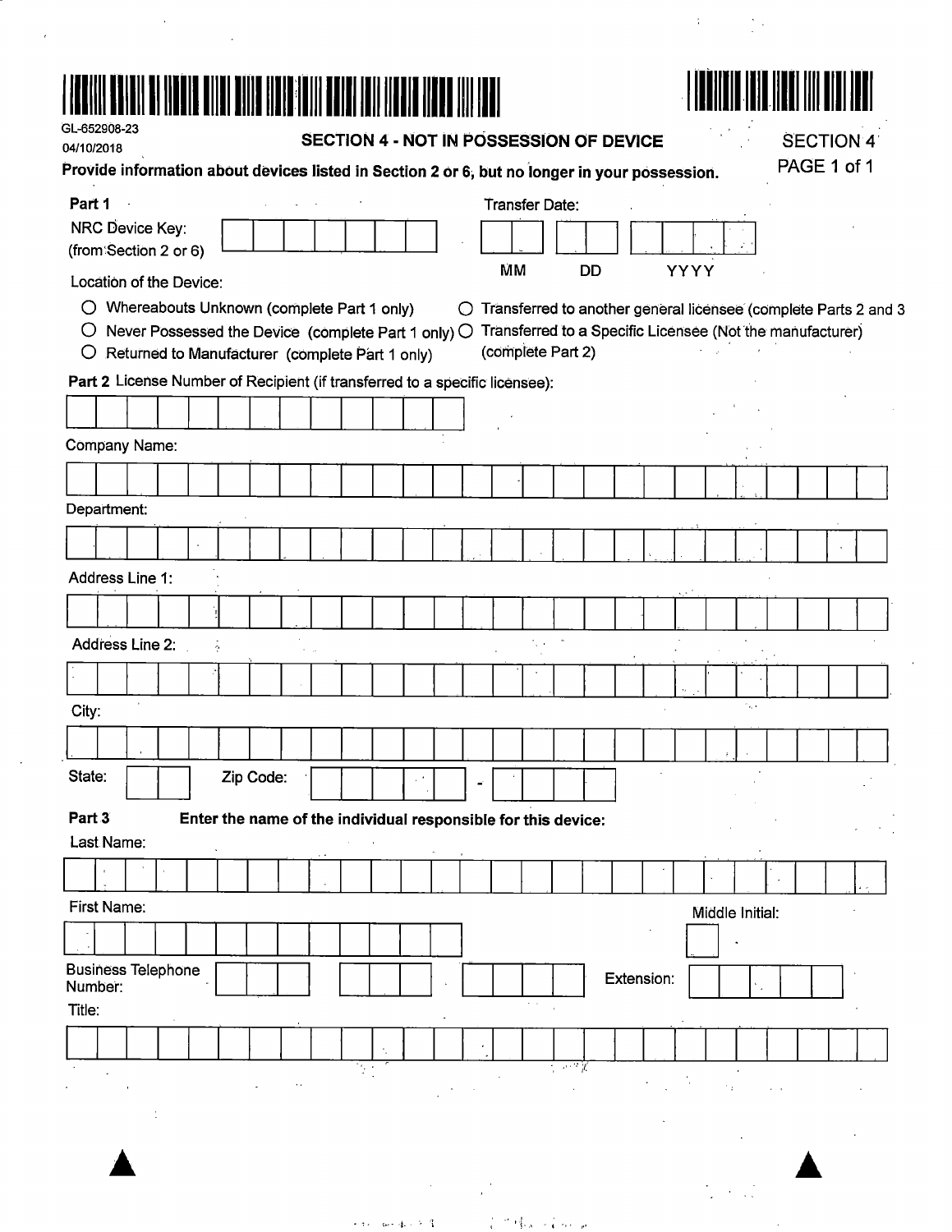## t i**n d**ie koning van die koning van die koning van die koning van die koning van die koning van die koning van d



| GL-652908-23 |  |
|--------------|--|
| 04/10/2018   |  |

**SECTION 5** - **CERTIFICATION** 

**SECTION 5** :PAGE 1 of 1

I hereby certify that:

- A. All information contained in this registration is true and complete to the best of my knowledge and belief.
- B. A physical inventory of the devices subject to registration has been completed, and the device information on this form has been checked against the device labeling.
- C. I am aware of the requirements of the general license, provided in 10 CFR 31.5.

Copies of applicable regulations may be viewed at the NRC website at:

http://www.nrc.gov/read/r/g-r/y/doc-collections/cfr)

/<br>12 .

**SIGNATURE** - **RESPONSIBLE INDIVIDUAL(Listed in Section 1) DATE** 

WARNING: FALSE STATEMENTS MAY BE SUBJECT TO CIVIL AND/OR CRIMINAL PENALTIES. NRC REGULATIONS REQUIRE THAT SUBMISSIONS TO THE NRC BE COMPLETE AND ACCURATE IN ALL MATERIALASPECTS. 18 U.S.C. SECTION 1001 MAKES IT A CRIMINAL OFFENSE TO MAKEA WILLFULLY WRONG STATEMENT OR REPRESENTATION TO ANY DEPARTMENT OR AGENCY OF THE UNITED STATES AS TO ANY MATTER IN ITS JURISDICTION.